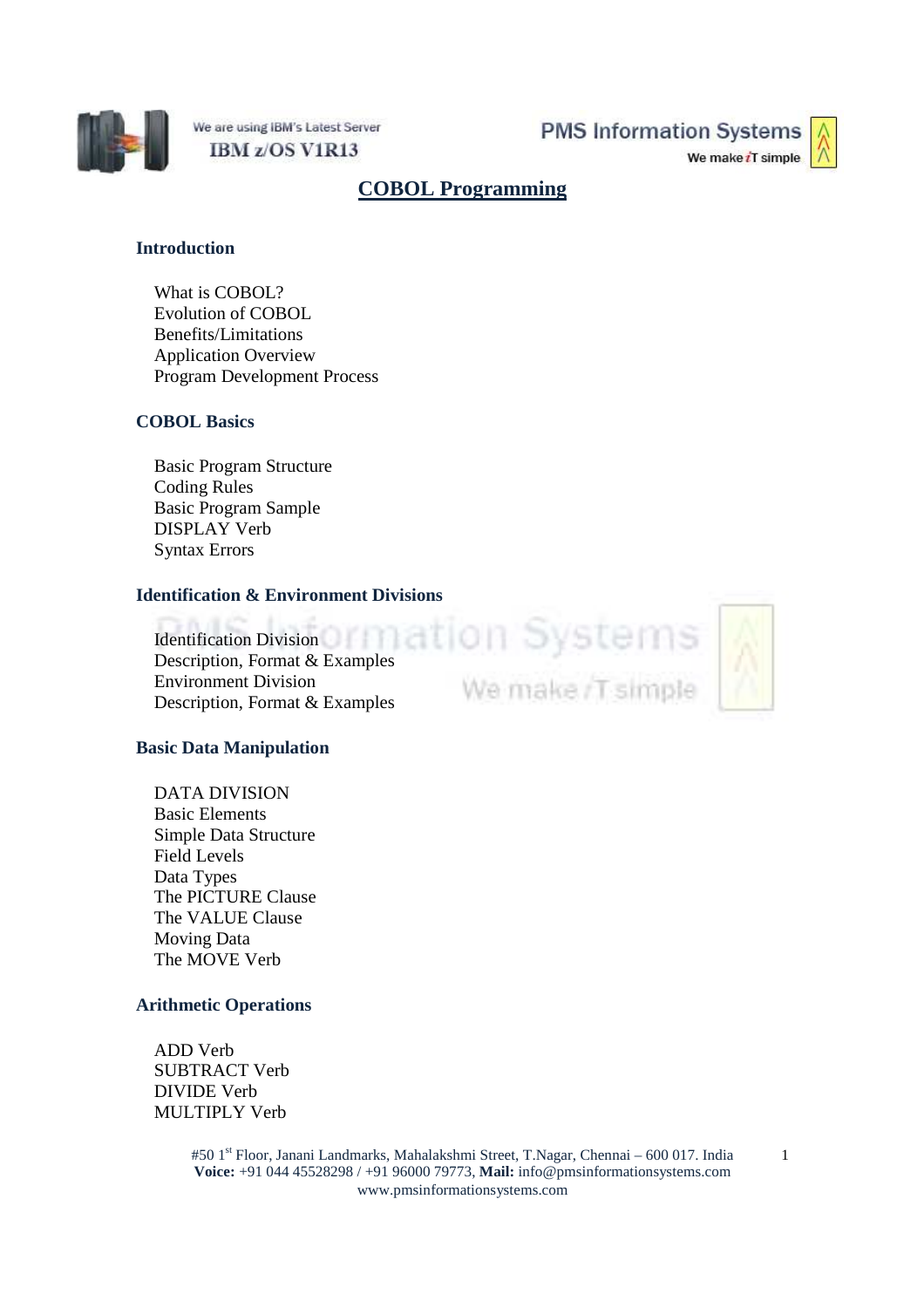

We are using IBM's Latest Server IBM z/OS V1R13

**PMS Information Systems** 

We make iT simple

COMPUTE Verb ROUNDED Option ON SIZE ERROR Option Rule-of-Thumb for Resultants

## **Basic Instruction in the PROCEDURE Division**

ACCEPT Statement Basic IF Statement Creating Paragraphs Simple PERFORM Statement GO TO Statement Elements of a Loop

## **File Concepts**

File Definition File Organizations Record Type Internal Representation of Data Usage of Data Calculating Record Sizes Collating Sequence File Processing Terminology

We make /T simple



#### **Defining Sequential Files**

Selecting Files Required Elements Describing Files Describing Records

#### **Processing Sequential Files**

Process Flow Program Coding MVS Allocation Process Common Errors Data Validation

#### **Structured COBOL**

What is Structured Programming

#50 1<sup>st</sup> Floor, Janani Landmarks, Mahalakshmi Street, T.Nagar, Chennai – 600 017. India **Voice:** +91 044 45528298 / +91 96000 79773, **Mail:** info@pmsinformationsystems.com www.pmsinformationsystems.com

2